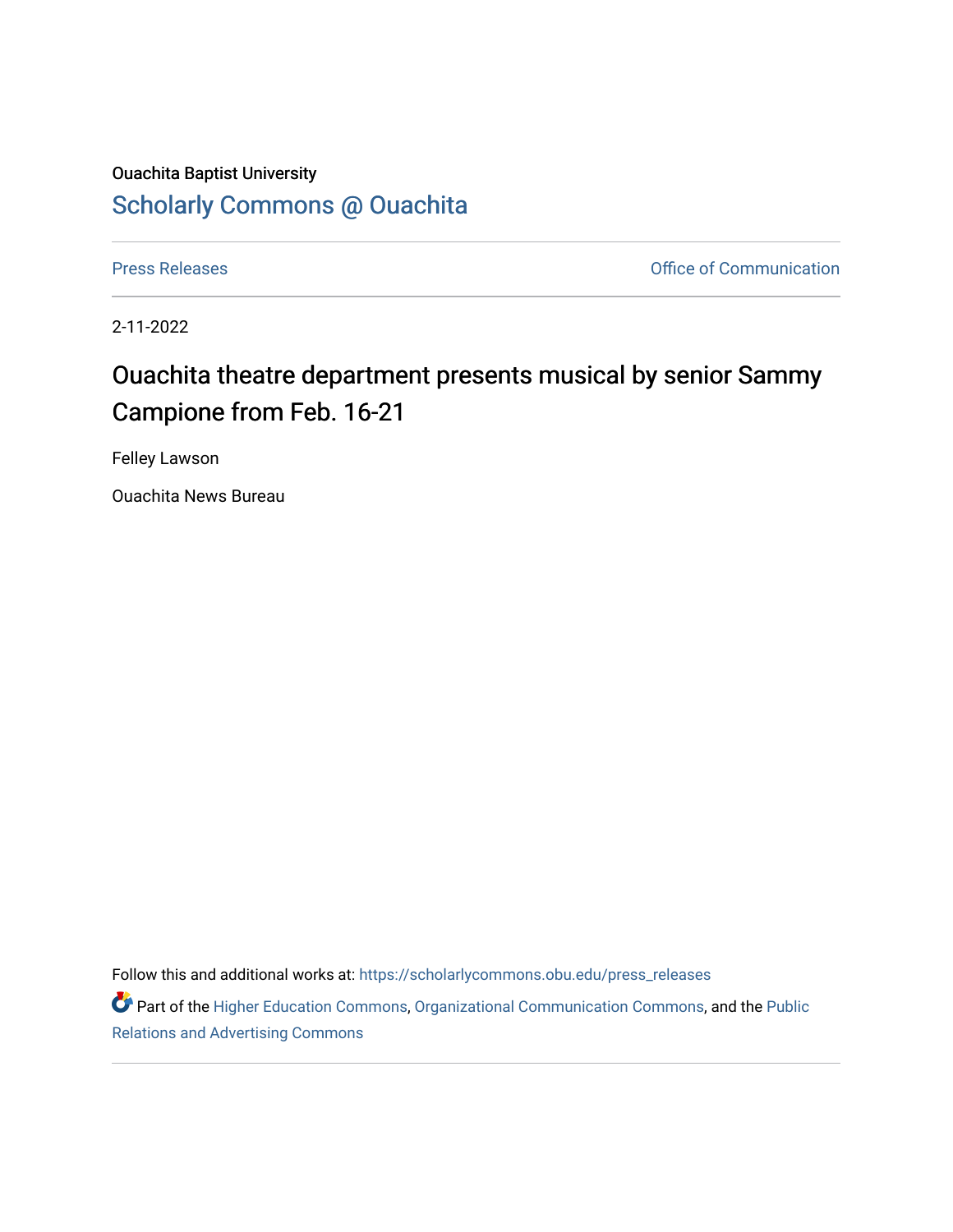

For immediate release **Ouachita theatre department presents musical by senior Sammy Campione from Feb. 16-21** *By Felley Lawson* February 11, 2022 For more information, contact Ouachita's news bureau at [newsbureau@obu.edu](mailto:newsbureau@obu.edu) or (870) 245-5208.

ARKADELPHIA, Ark.—The Department of Theatre Arts at Ouachita Baptist University will present "Tanglewood," a musical written and directed by senior Sammy Campione, from Feb. 16-21 in Verser Theatre, 409 Ouachita Street.

The show starts at 7:30 p.m. on Wednesday and Thursday, Feb. 16-17; Saturday, Feb. 19; and Monday, Feb. 21. A matinee is scheduled for Sunday, Feb. 20, at 2:30 p.m.

"Tanglewood" was selected for the department's annual Muse Project, which allows students majoring in theatre, musical theatre or theatre education to create works based on what most inspires them and then bring those works to the stage.

"This year, in 'Tanglewood' we have a student written, composed and directed musical that also showcases student designers, technicians and performers," said Eric Phillips, professor of theatre arts at Ouachita. "The Muse Project slot is a great place for Ouachita students to do applied creative work in theatre that goes above usual undergraduate work and features a fully-produced performance of their work supported by the entire department. These projects give the selected students a chance to collaborate in a professional mode in their field while still having the support of an educational framework.

"These Muse Projects also create a popular slot in our season with strong audience attendance, because the students involved in creating it are creating work that is directly related to their and their fellow Ouachita students' concerns and ideas; our other productions are instead looking at a broad range of educational opportunity for students studying theatre," he added. "The Muse Project is experiential learning in theatre arts with the bonus of creating strong connective art works for our campus."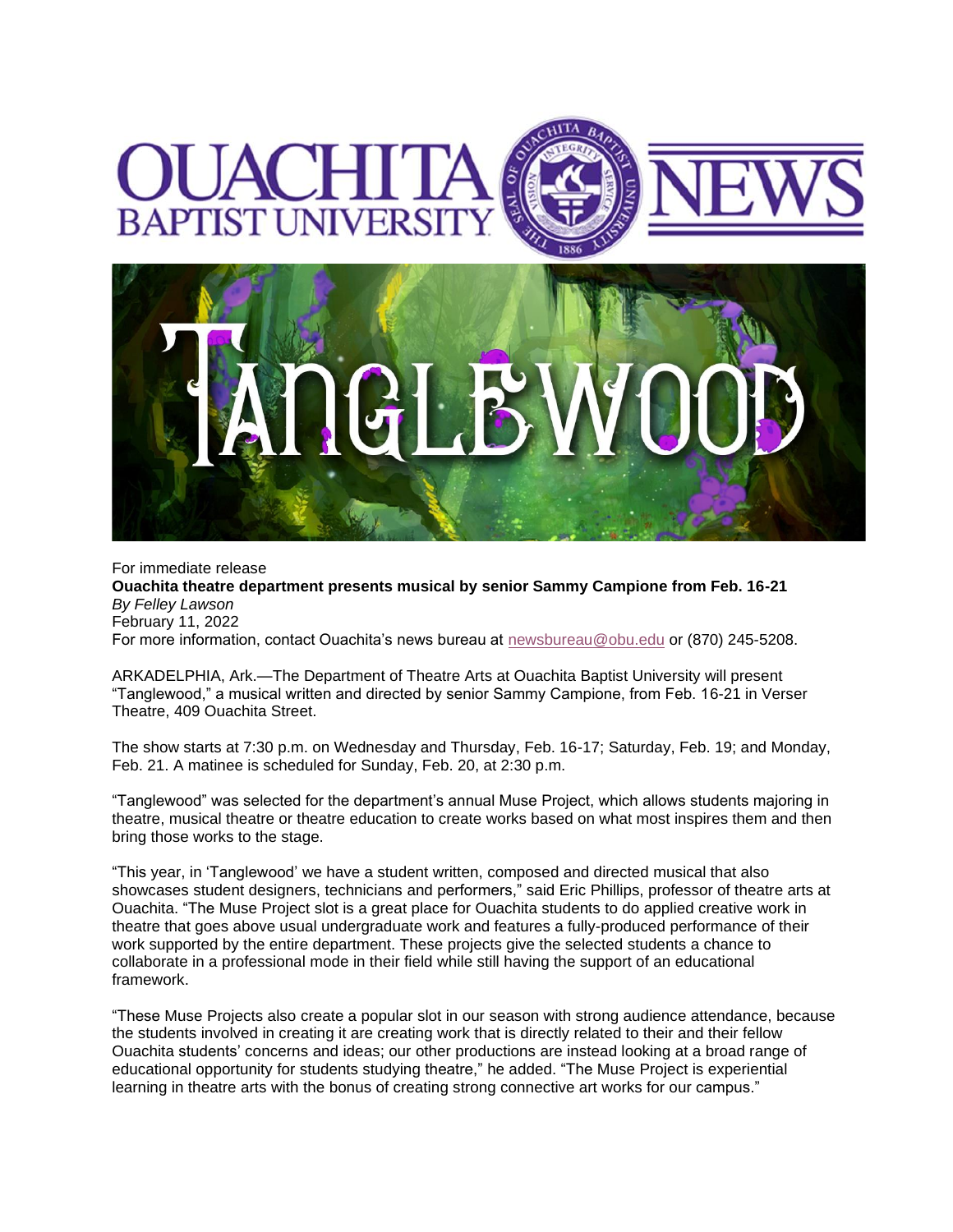Campione, a musical theatre major from Waxahachie, Texas, said that "Tanglewood" was born from an idea he had for a song about three years ago; the song itself would evolve into "Fairytales," the show's opening number. Campione describes "Tanglewood" as a colorful, whimsical story that takes place in a forest populated with animals who demonstrate "what can be accomplished through the strength of a community that stands up together to confront an uncomfortable truth."

"It's been everything I possibly could have asked for, working on this show with all these passionate people bringing their talents to it," Campione said. "There are really no words to describe the fulfillment and joy it brings."

Tickets are \$10 and can be purchased at [www.obu.edu/boxoffice](https://nam12.safelinks.protection.outlook.com/?url=http%3A%2F%2Fwww.obu.edu%2Fboxoffice&data=04%7C01%7Cmortensona%40OBU.EDU%7C5161075b80d04f3b5a0a08d9edaebfe1%7C59a7df8e1953458ba12bb585f94a11d9%7C1%7C0%7C637802157079191220%7CUnknown%7CTWFpbGZsb3d8eyJWIjoiMC4wLjAwMDAiLCJQIjoiV2luMzIiLCJBTiI6Ik1haWwiLCJXVCI6Mn0%3D%7C3000&sdata=ZgmTotzuyTNdBGR8LkXom9PC0w2BELVuZ3nLwG6Ruxk%3D&reserved=0) or weekdays from 1-5 p.m. at the Ouachita Box Office. Students who present their Ouachita ID upon purchase will receive one free ticket. For more information, contact the box office at (870) 245-5555.

## **CAST:**

- Cordell Hufstedler, a junior vocal music performance major from Thayer, Mo., as Kip
- Maddy Moore, a sophomore musical theatre and theatre arts double major from Mesquite, Texas, as Cassie
- Noah Warford, a junior musical theatre major from North Little Rock, Ark., as Ferdinand Uspergis Cordante III
- Kenzie Burks, a sophomore theatre arts and education double major from Beebe, Ark., as Windy
- Sarah Wagner, a freshman graphic design major from Alexander, Ark., as Credence/Abomination
- Halle Jones, a sophomore musical theatre major from Fort Worth, Texas, as Pyke
- Isabella Owen, a senior musical theatre major from Jonesboro, Ark., as Ridley
- Savannah Staggs, a sophomore speech/theatre arts and education double major from Little Rock, Ark., as Finnegan
- Logan Babel, a freshman worship arts major from Beebe, Ark., as Bron/Abomination
- Julia Letcher, a junior musical theatre major from Plano, Texas, as Rhandi Owlsworth;
- Kenna Handy, a senior musical theatre major from Texarkana, Ark., as Rhonda Owlsworth
- AnnaMarie Cobb, a freshman music/choral education major from Arkadelphia, Ark., as understudy for Rhandi Owlsworth, Rhonda Owlsworth and Uncle Toby
- Kinder Hinrichs, a sophomore theatre arts major from Harrison, Ark., as Uncle Toby
- Kailey May, a sophomore musical theatre major from Russellville, Ark., as Frankie/Pompadour 2 and understudy for Credence/Abomination
- Mac Ricks, a freshman musical theatre major from Carlisle, Ark., as Max Pondamingo/Vinnie/Abomination/Pompadour 4
- Erin Bagley, a senior musical theatre major from White Oak, Texas, as Betsy Pondamingo/Lou/Abomination/Pompadour 3
- Amaya Hardin, a freshman musical theatre major from Maumelle, Ark., as the Gardener
- Kinsey Potts, a senior musical theatre major from Wylie, Texas, as Venonna
- Marion Webb, a junior theatre arts and secondary education double major from Austin, Texas, as Venonna's Pet and understudy for Betsy Pondamingo/Lou/Abomination/Pompadour 3

## **CREW:**

- **Stage Manager—**Sarah Franklin, a junior musical theatre major from Grand Cane, La.
- **Assistant Stage Manager—**Abby Burlison, a junior musical theatre major from Beebe, Ark.
- **Scenery—**Brynlee Beams (design), a junior theatre arts major from Cabot, Ark.; Kassidy Bond, a junior from Alexander, Ark.; Hayley Johnson, a junior theatre arts major from Hot Springs, Ark.; and Thomas Lilley, a freshman theatre arts major from Dardanelle, Ark.
- **Lights—**Mat Snook, a senior theatre arts major from Cedar Hill, Texas (design, board operator)
- **Sound—**Michael Pasman, a sophomore worship arts and chemistry double major from Arkadelphia, Ark., and Ashlynn Lockhart, a senior musical theatre major from Holiday Island, Ark.
- **Costumes—**Grace Woodward (design), a sophomore musical theatre major from Plano, Texas, and Kassidy Bond